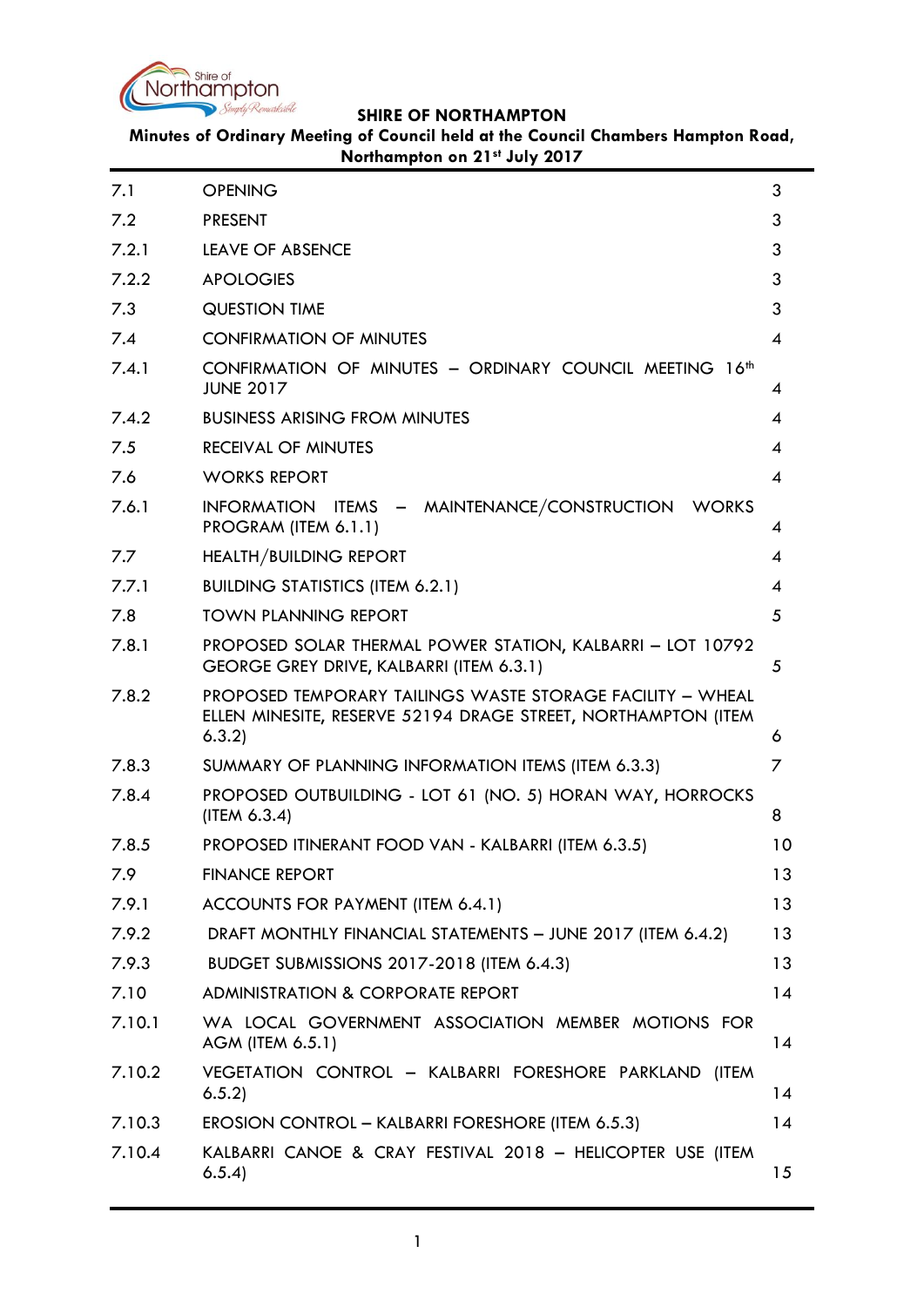

| Minutes of Ordinary Meeting of Council held at the Council Chambers Hampton Road,<br>Northampton on 21st July 2017 |                                                                            |    |
|--------------------------------------------------------------------------------------------------------------------|----------------------------------------------------------------------------|----|
| 7.10.5                                                                                                             | KALBARRI COMMUNITY BUS - REQUEST FOR REDUCTION IN HIRE FEE<br>(ITER 6.5.5) | 15 |

| 7.10.6 | KALBARRI CAMP & COMMUNITY HALL (ITEM 6.5.6)                                                               | 15      |
|--------|-----------------------------------------------------------------------------------------------------------|---------|
| 7.10.7 | KALBARRI TENNIS, NETBALL & BASKETBALL COURTS (ITEM 6.5.7)                                                 | 16      |
| 7.10.8 | REQUEST FOR PRE-APPROVAL OF GREASE TRAP RESERVE 38533 (LOT<br>1005) HACKNEY STREET, KALBARRI (ITEM 6.5.8) | 16      |
| 7.10.9 | LAA LICENSING AGREEMENT - RESERVE 35206 (ITEM 6.5.9)                                                      | 17      |
| 7.11   | SHIRE PRESIDENT'S REPORT                                                                                  | $17 \,$ |
| 7.12   | DEPUTY SHIRE PRESIDENT'S REPORT                                                                           | 17      |
| 7.13   | <b>COUNCILLORS' REPORTS</b>                                                                               | 17      |
| 7.13.1 | <b>CR STANICH</b>                                                                                         | $17 \,$ |
| 7.13.2 | <b>CR PIKE</b>                                                                                            | 18      |
| 7.13.3 | <b>CR KRAKOUER</b>                                                                                        | 18      |
| 7.13.4 | <b>CR CARSON</b>                                                                                          | 18      |
| 7.14   | <b>INFORMATION BULLETIN</b>                                                                               | 18      |
| 7.15   | NEXT MEETING OF COUNCIL                                                                                   | 18      |
| 7.16   | <b>CLOSURE</b>                                                                                            | 19      |
|        |                                                                                                           |         |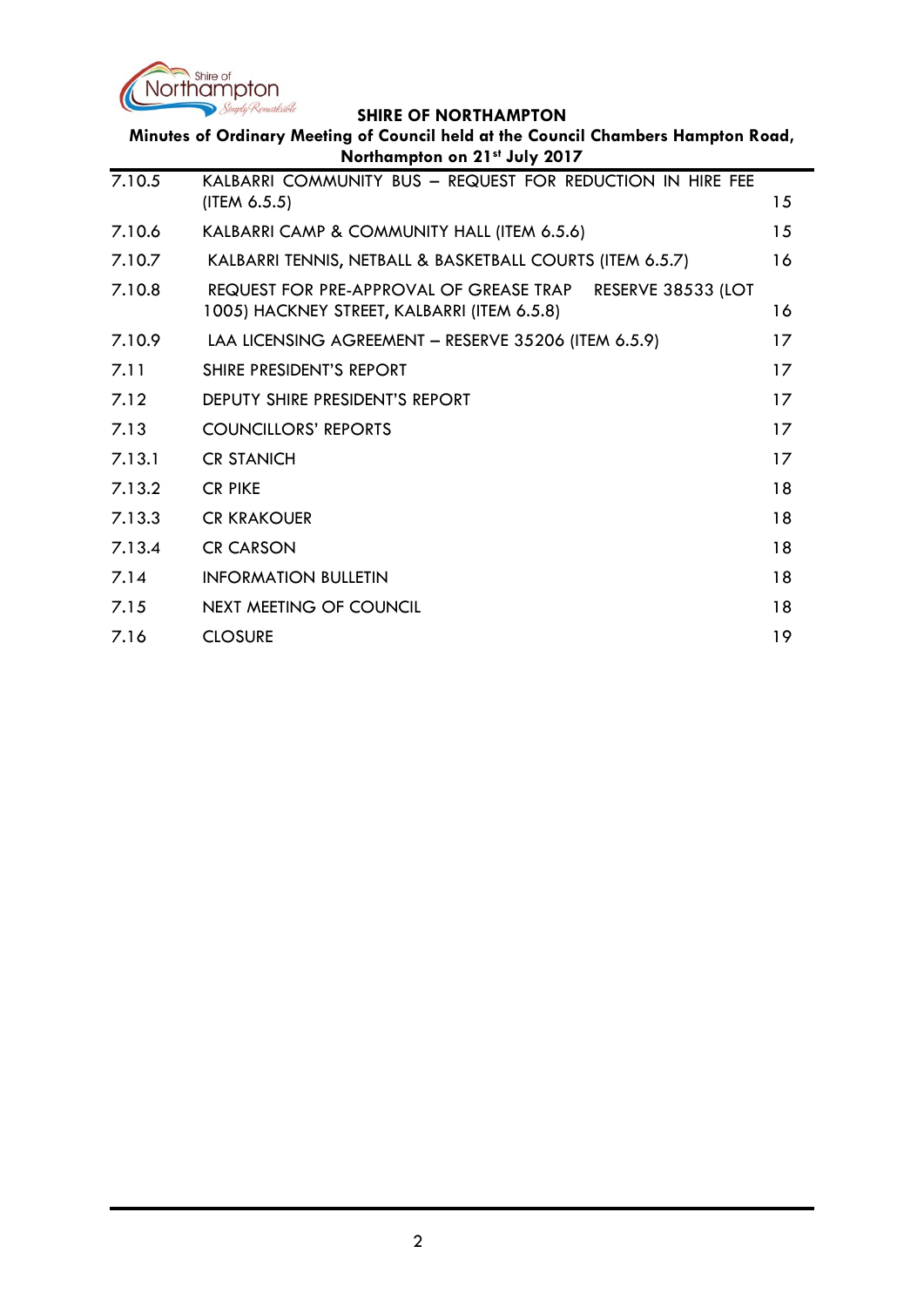

**Minutes of Ordinary Meeting of Council held at the Council Chambers Hampton Road, Northampton on 21st July 2017**

#### <span id="page-2-0"></span>**7.1 OPENING**

The President thanked all Councillors, staff and gallery present for their attendance and declared the meeting open at 1.00pm.

#### <span id="page-2-1"></span>**7.2 PRESENT**

| Cr C Simkin                | President                          | Northampton Ward |
|----------------------------|------------------------------------|------------------|
| Cr M Scott                 | Deputy President                   | Kalbarri Ward    |
| Cr T Carson                |                                    | Northampton Ward |
| Cr D Stanich               |                                    | Northampton Ward |
| Cr D Pike                  |                                    | Kalbarri Ward    |
| Cr S Krakouer              |                                    | Kalbarri Ward    |
| Mr Garry Keeffe            | <b>Chief Executive Officer</b>     |                  |
| Mr Grant Middleton         | Deputy Chief Executive Officer     |                  |
| Mr Glenn Bangay            | <b>Principal Building Surveyor</b> |                  |
| Mr Neil Broadhurst         | <b>Manager of Works</b>            |                  |
| <b>Mrs Hayley Williams</b> | <b>Principal Planner</b>           |                  |
| Mrs Debbie Carson          | <b>Planning Officer</b>            |                  |

#### <span id="page-2-2"></span>7.2.1 LEAVE OF ABSENCE

Nil

#### <span id="page-2-3"></span>7.2.2 APOLOGIES

Cr R Suckling, Cr S Stock-Standen

#### <span id="page-2-4"></span>**7.3 QUESTION TIME**

No questions were asked of Council.

Presentation – Mr Brian Rourke gave a five minute presentation on his proposed Solar Thermal Power Station development.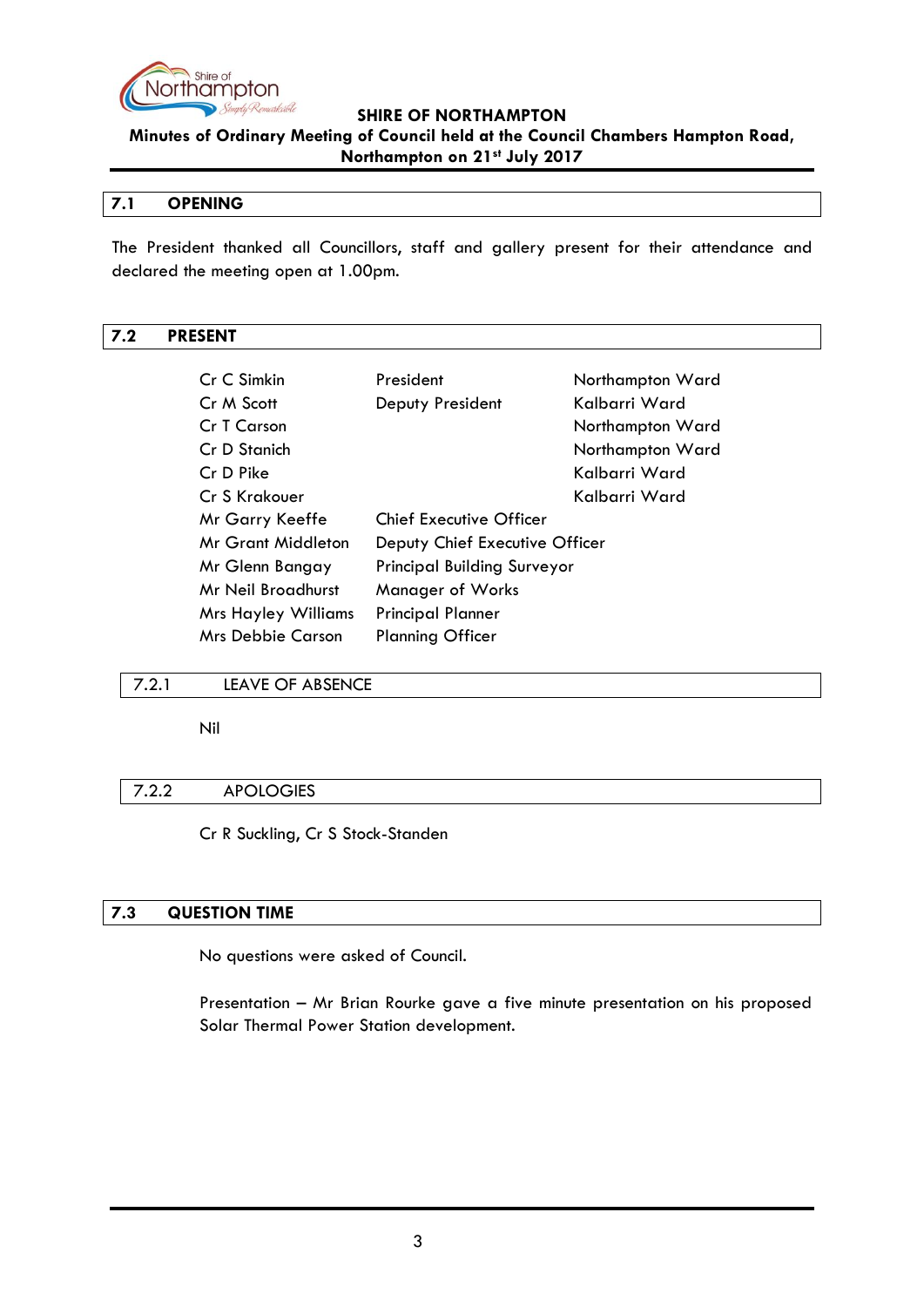

**Minutes of Ordinary Meeting of Council held at the Council Chambers Hampton Road, Northampton on 21st July 2017**

#### <span id="page-3-1"></span><span id="page-3-0"></span>**7.4 CONFIRMATION OF MINUTES**

7.4.1 CONFIRMATION OF MINUTES - ORDINARY COUNCIL MEETING 16th JUNE 2017

Moved Cr KRAKOUER, seconded Cr PIKE

That the minutes of the Ordinary Meeting of Council held on the 16<sup>th</sup> June 2017 be confirmed as a true and correct record.

CARRIED 6/0

<span id="page-3-2"></span>

|  | 7.4.2 | <b>BUSINESS ARISING FROM MINUTES</b> |  |
|--|-------|--------------------------------------|--|
|--|-------|--------------------------------------|--|

Nil

#### <span id="page-3-3"></span>**7.5 RECEIVAL OF MINUTES**

Nil

#### <span id="page-3-5"></span><span id="page-3-4"></span>**7.6 WORKS REPORT**

7.6.1 INFORMATION ITEMS – MAINTENANCE/CONSTRUCTION WORKS PROGRAM (ITEM 6.1.1)

Noted

Mr Neil Broadhurst departed the meeting at 1:16pm

#### <span id="page-3-7"></span><span id="page-3-6"></span>**7.7 HEALTH/BUILDING REPORT**

#### 7.7.1 BUILDING STATISTICS (ITEM 6.2.1)

**Noted** 

Mr Glenn Bangay departed the meeting at 1:21pm.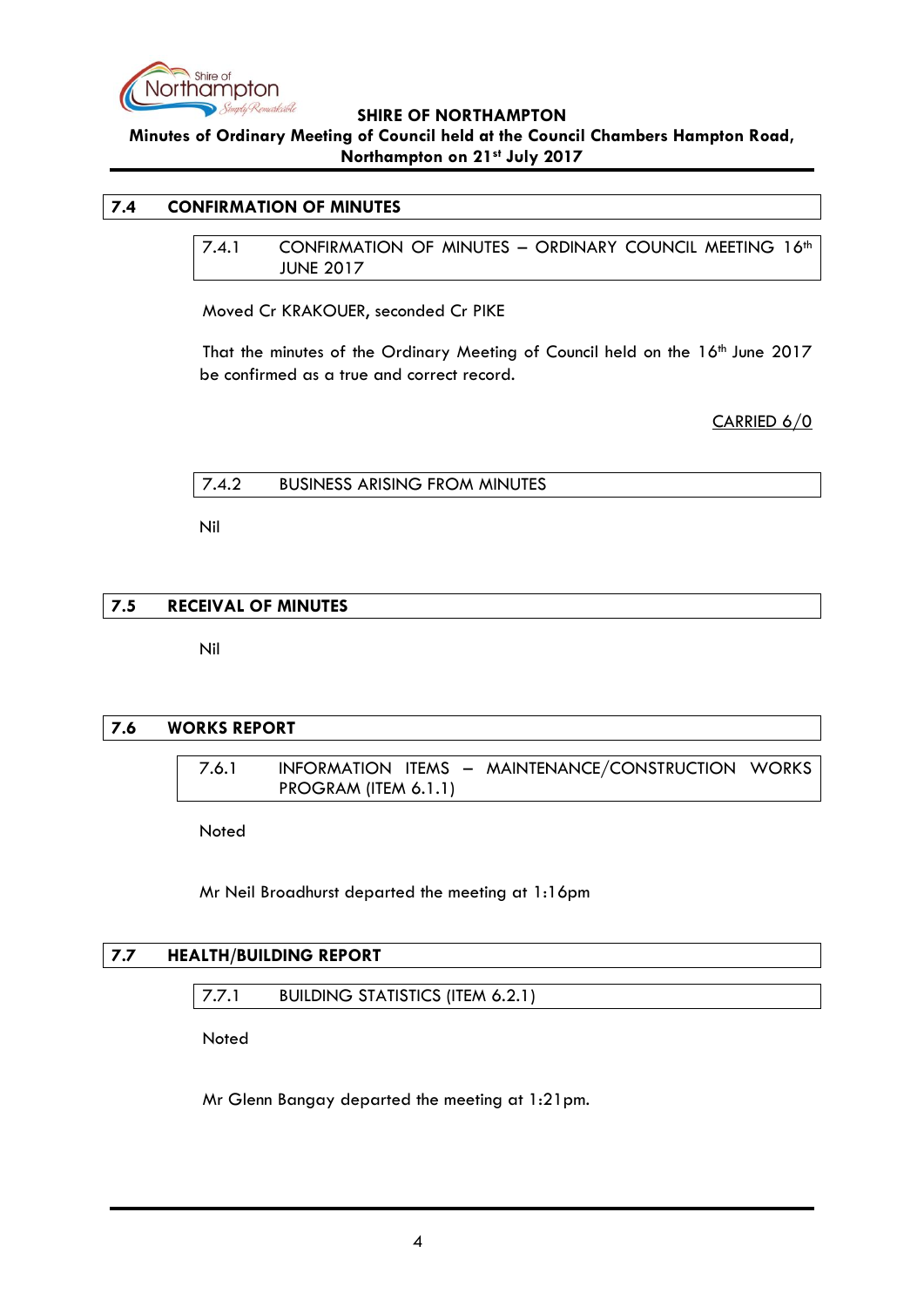

# **Minutes of Ordinary Meeting of Council held at the Council Chambers Hampton Road, Northampton on 21st July 2017**

# <span id="page-4-1"></span><span id="page-4-0"></span>**7.8 TOWN PLANNING REPORT**

#### 7.8.1 PROPOSED SOLAR THERMAL POWER STATION, KALBARRI – LOT 10792 GEORGE GREY DRIVE, KALBARRI (ITEM 6.3.1)

Moved Cr SCOTT, seconded Cr PIKE

That Council defer consideration of Stage 1 of the proposed Solar Thermal Power Station upon Lot 10792 George Grey Drive, Kalbarri pending the Applicant/Owner undertaking an Ambient Noise Study and addressing information shortfalls/points of clarification outlined by Department of Water and Environment Regulations technical advice, including:

- 1. Clarification on the changes in the noise propagation pattern and how they were derived;
- 2. The circumstances whereby an emergency start-up would be required and the likelihood of an emergency start up occurring;
- 3. Clarification regarding whether there are differences in the operating conditions and noise levels between Island Mode and Stage 2 normal operations and confirmation that the intended scenario has been addressed;
- 4. Provision of the turbogenerator test report, including details of the model, specifications and similarities of this turbogenerator to the proposed turbogenerator;
- 5. Provision of sound power calculations and explanation of how the total sound power predicted levels have fallen by 9-11dB.
- 6. Provision of accurate spectral data for solar thermal generators, as the substitution of spectral data for turbogenerators as provided without clear justification is not considered to be appropriate;
- 7. Clarification and provision of appropriate supporting information relating to the sound power data used for the diesel generator;
- 8. Clarification on how the sound pressure levels have been determined and whether this is compliant with ISO3746; and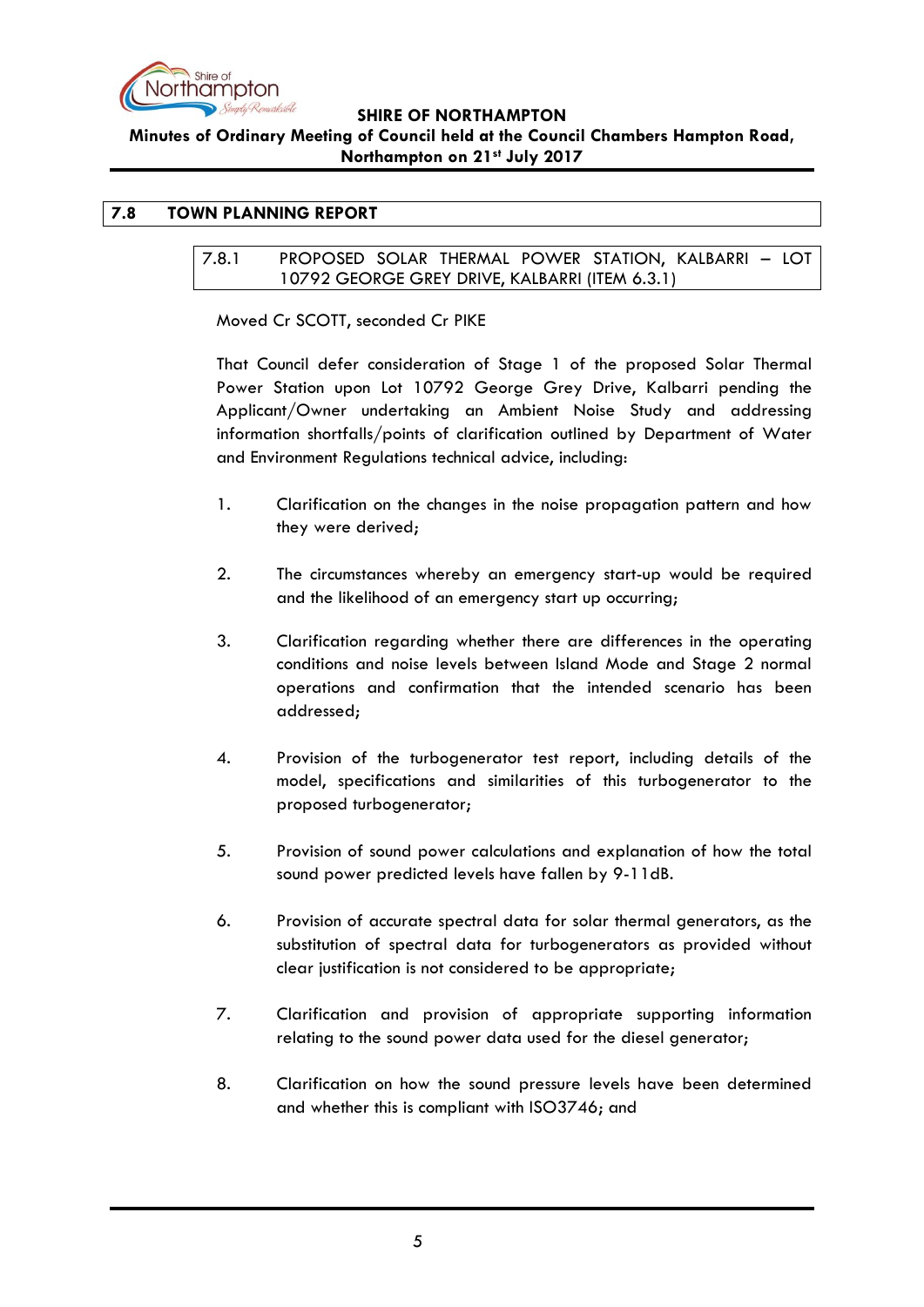

**Minutes of Ordinary Meeting of Council held at the Council Chambers Hampton Road, Northampton on 21st July 2017**

> 9. Provision of further information relating to noise levels when one (1) Diesel Generator and four (4) Turbogenerators and both fans of the cooling tower are all operating at once.

## *Advice Notes*

- *1. The Applicant/Owner is advised, as per Section 75, subclauses (1) and (2) of the Planning and Development (Local Planning Schemes) Regulations 2015, that if the local government has not made a determination within a period of 90 days from receipt of the Development Application, the local government can be taken to have refused to grant the Development Approval; and*
- *2. Should the application be taken as having been refused as per Advice Note 1, then the Applicant is advised that there is a right of review by the State Administrative Tribunal in accordance with the Planning and Development Act 2005 Part 14. An application must be made within 28 days of determination.*

CARRIED 3/3

Crs Stanich, Carson and Krakouer voted against the motion.

Being a tied vote, the President Cr Simkin exercised his casting vote and voted in favour of the motion.

CARRIED 4/3

<span id="page-5-0"></span>7.8.2 PROPOSED TEMPORARY TAILINGS WASTE STORAGE FACILITY – WHEAL ELLEN MINESITE, RESERVE 52194 DRAGE STREET, NORTHAMPTON (ITEM 6.3.2)

Moved Cr STANICH, seconded Cr CARSON

That Council grant development approval to the Temporary Tailings Waste Storage Facility at Wheal Ellen Mine site, Reserve 52194, Drage Street, Northampton subject to the following conditions:

- 1. Advertising of the proposed Temporary Tailings Waste Storage Facility occur in accordance with cl 64 of the "Deemed Provisions" of the *Planning and Development (Local Planning Schemes) Regulations 2015* due to the proposed extension of a non-conforming use;
- 2. Development shall be in accordance with the attached approved plan(s) dated 21 July 2017 and subject to any modifications required as a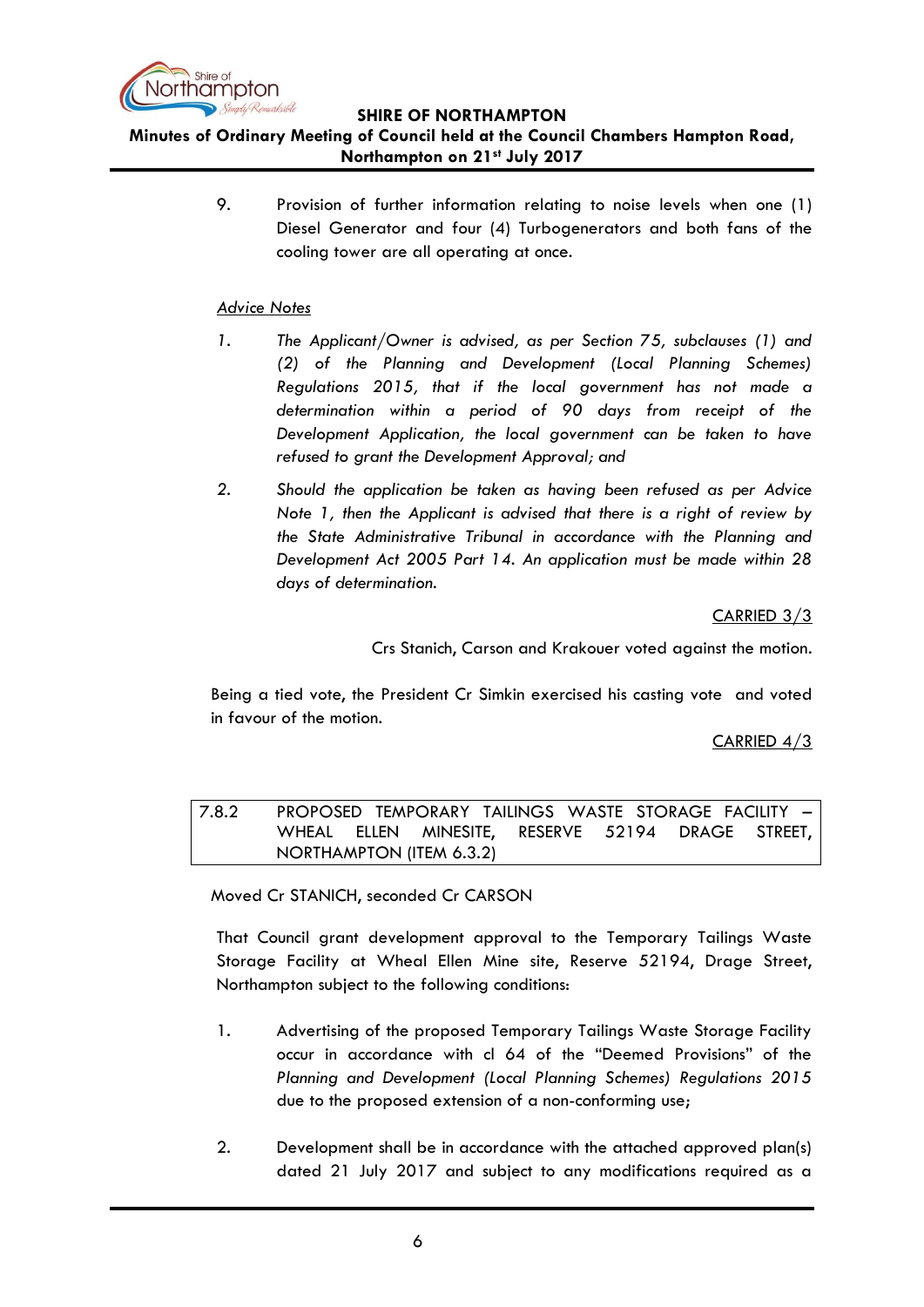

# **Minutes of Ordinary Meeting of Council held at the Council Chambers Hampton Road, Northampton on 21st July 2017**

consequence of any condition(s) of this approval. The endorsed plans shall not be modified or altered without the prior written approval of the local government;

- 3. This approval is valid for a period of two (2) years from the date of approval and will deemed to have lapsed if the development has not substantially commenced before the expiration of this period.
- 4. Prior to the commencement of temporary stockpiling, the Applicant/Owner is to prepare, submit and adhere to an ethnographic and archaeological survey for both European and Aboriginal heritage, subject to the requirements of the Department of Planning Lands and Heritage, with all costs met by the Applicant/Owner.

## *Advice Notes*

- *Note 1: Where an approval has so lapsed, no development must be carried out without the further approval of the local government having first been sought and obtained.*
- *Note 2: If an applicant or owner is aggrieved by this determination there is a right of review by the State Administrative Tribunal in accordance with the Planning and Development Act 2005 Part 14. An application must be made within 28 days of determination.*

CARRIED 6/0

## <span id="page-6-0"></span>7.8.3 SUMMARY OF PLANNING INFORMATION ITEMS (ITEM 6.3.3)

Noted.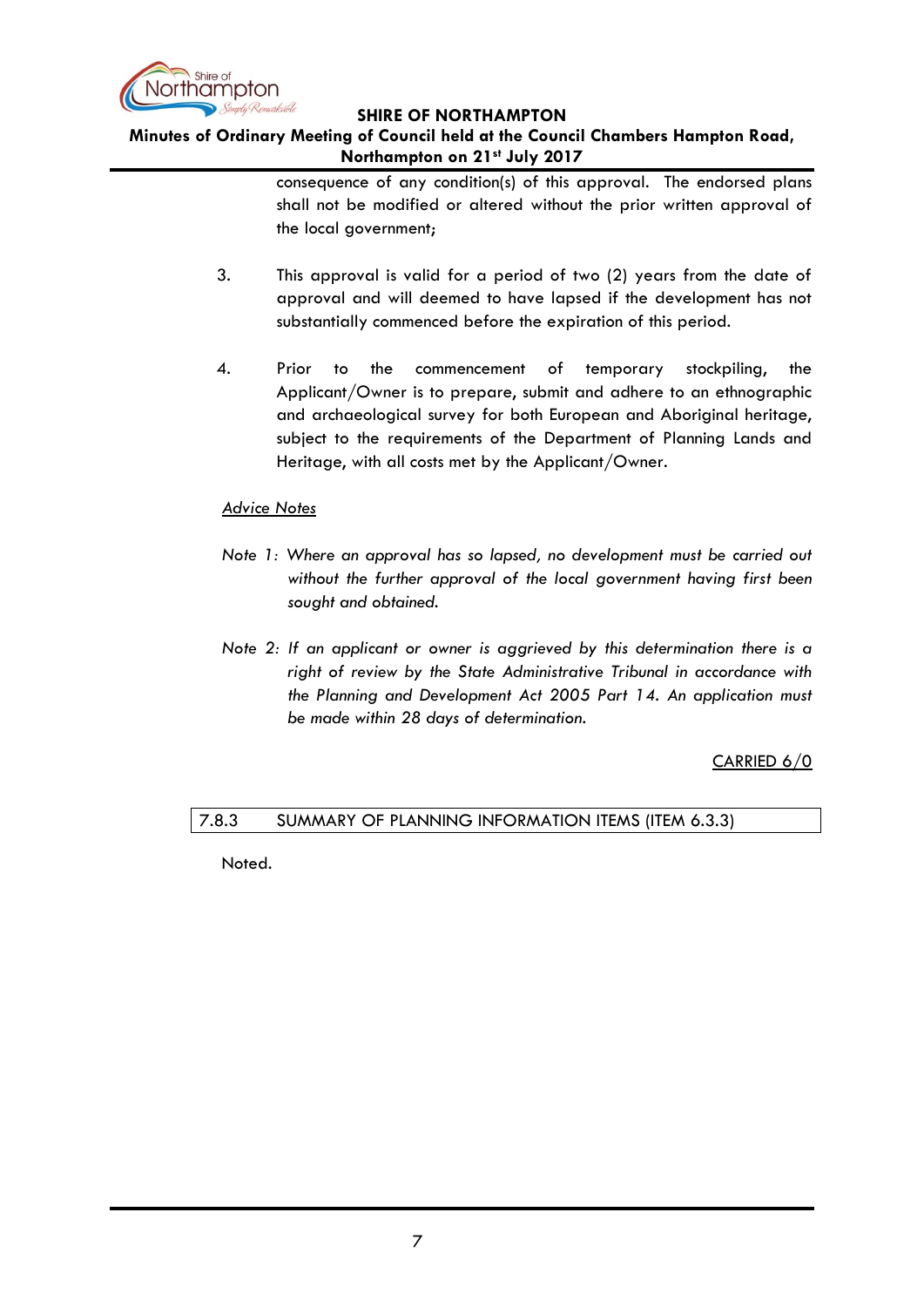

# <span id="page-7-0"></span>**Minutes of Ordinary Meeting of Council held at the Council Chambers Hampton Road, Northampton on 21st July 2017**

7.8.4 PROPOSED OUTBUILDING - LOT 61 (NO. 5) HORAN WAY, HORROCKS (ITEM 6.3.4)

Moved Cr CARSON, seconded Cr STANICH

That Council grant Development Approval for an outbuilding upon Lot 61 (No. 5) Horan Way, Horrocks, subject to compliance with the following conditions:

- 1. Development shall be in accordance with the attached approved plan(s) dated [insert date] and subject to any modifications required as a consequence of any condition(s) of this approval. The endorsed plans shall not be modified or altered without the prior written approval of the Local Government;
- 2. Any additions to or change of use of any part of the building or land (not the subject of this consent/approval) requires further application and planning approval for that use/addition;
- 3. A building permit shall be issued by the local government prior to the commencement of any work on the site;
- 4. All stormwater is to be disposed of onsite to the approval of the local government;
- 5. Any soils disturbed or deposited on site shall be stabilised to the approval of the local government;
- 6. The approved outbuilding is only to be used for general and vehicle storage purposes and minor maintenance upon vehicles housed therein to the approval of the Shire of Northampton and shall NOT be used for habitation, commercial or industrial purposes;
- 7. The outbuilding walls and roof are to be constructed of coated metal sheeting (eg Colorbond), in a colour to match the existing single house, and the use of Zincalume is not permitted;
- 8. A manoeuvring/vehicle turnaround area shall be maintained within the lot boundaries so that vehicles utilising the outbuilding can manoeuvre and enter the street in forward gear;
- 9. Fencing shall be completed along the side and rear property boundaries of Lot 61 (No. 5) Horan Way, Horrocks for the purpose of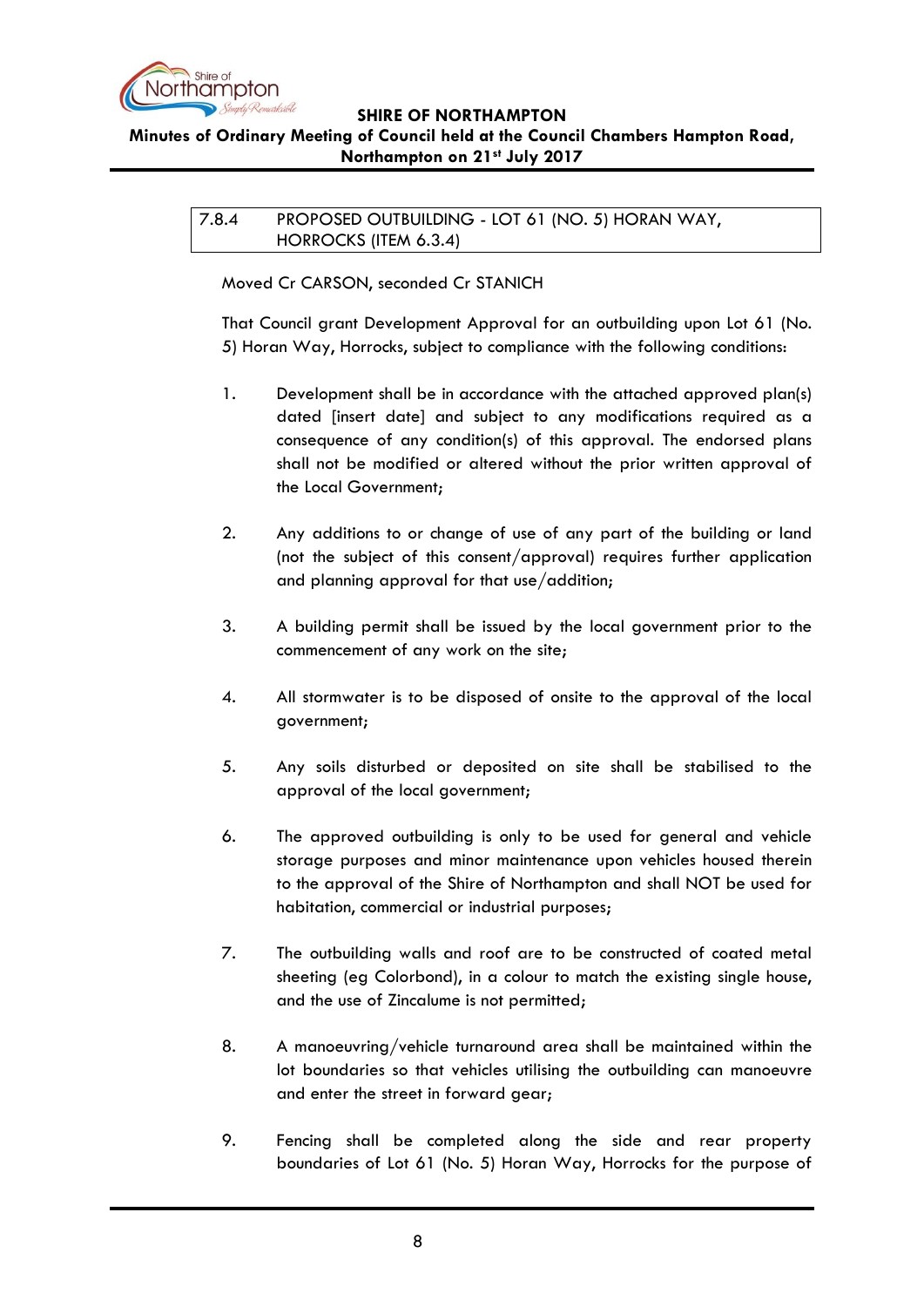

# **Minutes of Ordinary Meeting of Council held at the Council Chambers Hampton Road, Northampton on 21st July 2017**

lessening the visual impact of the outbuilding upon adjoining landholdings; and

10. This Development Approval is subject to the finalisation and approval of the subdivision and amalgamation application of Lots 9001 Glass Street and Lot 61 Horan Way by the WAPC, AND the landowner taking legal and unencumbered ownership of the 97.43 m<sup>2</sup> easement area, as per the attached approved plan(s) dated [insert date]. The Approval shall not take effect until such time that this application and land transfer is finalised. Should the subdivision approval and/or the land transfer not be effected, then this Development Approval shall become void.

## *Advice Notes*

- *Note 1: If the development/use the subject of this approval is not substantially commenced within a period of 2 years, or another period specified in the approval after the date of determination, the approval will lapse and be of no further effect.*
- *Note 2: Where an approval has so lapsed, no development must be carried out without the further approval of the local government having first been sought and obtained.*
- *Note 3: If an applicant or owner is aggrieved by this determination there is a right of review by the State Administrative Tribunal in accordance with the Planning and Development Act 2005 Part 14. An application must be made within 28 days of determination.*

CARRIED 5/1

Cr Scott voted against the motion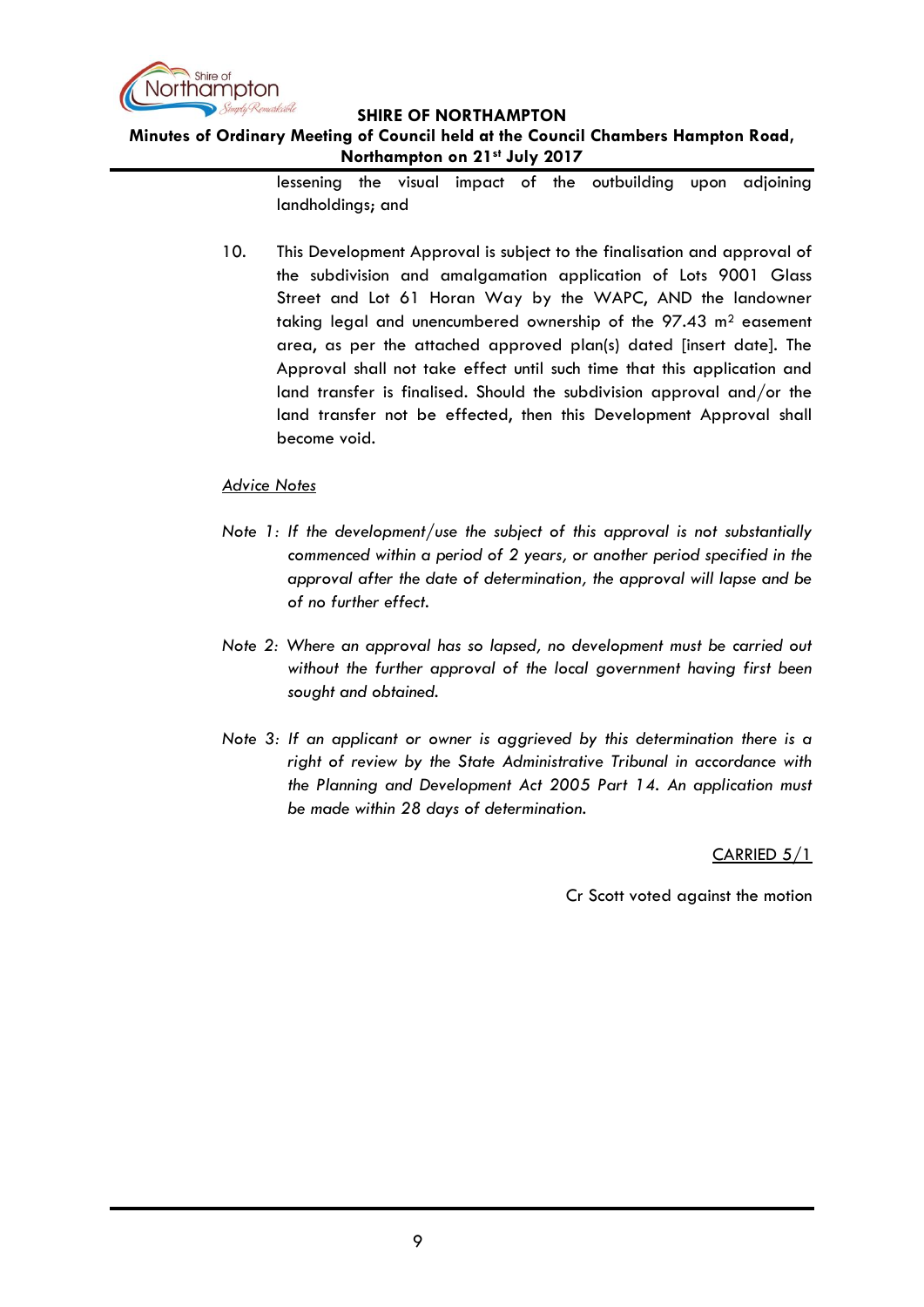

# <span id="page-9-0"></span>**Minutes of Ordinary Meeting of Council held at the Council Chambers Hampton Road, Northampton on 21st July 2017**

#### 7.8.5 PROPOSED ITINERANT FOOD VAN - KALBARRI (ITEM 6.3.5)

Cr Krakouer declared a financial interest in item 6.3.5 as he has a financial interest in a similar business and may incur a financial gain or loss from the decision of Council, and left the meeting at 2:30pm.

Moved Cr CARSON, seconded Cr PIKE

That Council grant formal development approval for the operation of an itinerant food van subject to compliance with the following:

- 1. The itinerant food van is ONLY to be operated at the following locations:
	- (a) Jacques Point (Reserve 34550);
	- (b) Red Bluff Road (sealed carpark) Road Reserve;
	- (c) Carparking area adjacent Kalbarri Beach Resort (Reserve 25307); &
	- (d) Sally"s Tree (Reserve 25307);
- 2. That the Itinerant Food Van shall ONLY operate at locations defined at condition 1 (c) and 1 (d) as per above, between the hours of 8:30pm-12:30am.
- 3. The itinerant food van shall operate in the locations indicated upon the attached approved plan(s) dated [insert date] and subject to any modifications required as a consequence of any condition(s) of this approval. The endorsed plans shall not be modified or altered without the prior written approval of the local government.
- 4. This approval is valid for a period of three (3) years from the date of this advice, after which the development will be returned to Council for further consideration.
- 5. Prior to commencement of the proposed use, the Applicant is required to contact the Shire"s Environmental Health Officer to arrange an inspection of the van, food preparation areas and methods, and storage premises to ensure compliance with relevant health legislation.
- 6. This development approval shall remain valid so long as the necessary food premise registration remains current and valid and upon expiration or earlier termination of the food premise registration this development approval shall cease to be valid.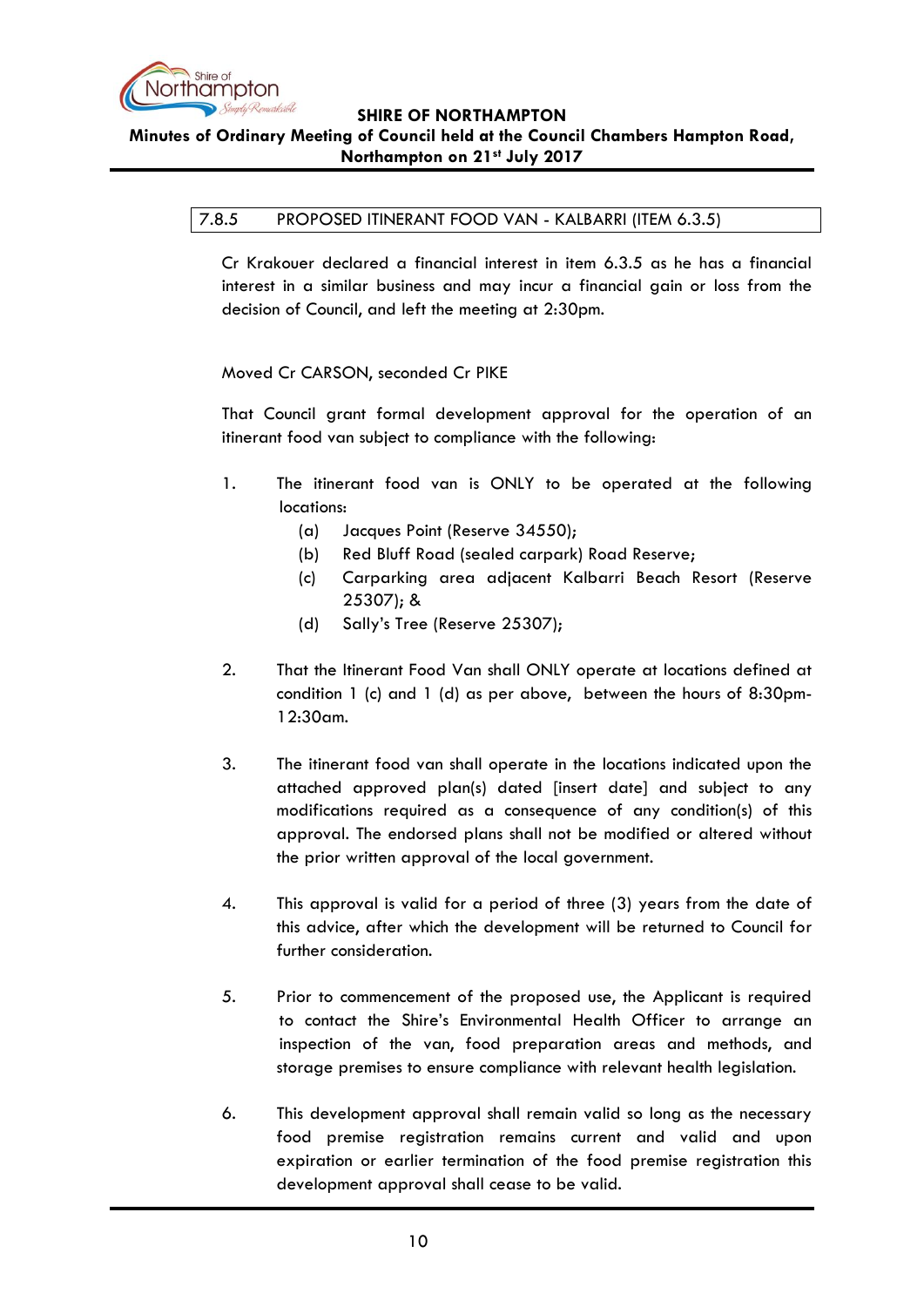

**Minutes of Ordinary Meeting of Council held at the Council Chambers Hampton Road, Northampton on 21st July 2017**

- 7. The itinerant food van is permitted to be stored at Lot 179 (No.13) Glass Crescent, Kalbarri subject to the vehicle being stored within the property boundaries and the itinerant food van not causing injury to or prejudicially affecting the amenity of the locality by reason of the emission of smoke, dust, fumes, odour, noise, vibration, waste product or otherwise.
- 8. This approval is issued only to Martin & Judy Phyland and is NOT transferable to any other person or to any other land parcel. Should there be any change in respect of which this development approval is issued this approval shall no longer be valid.
- 9. The itinerant food van is only approved to sell the following items:
	- Hot, cold and frozen beverages (i.e. coffee, tea, slushies, cool drink cans)
	- Soft serve icecream
	- Toasted sandwiches
	- Pastry items (i.e. pies, sausage rolls)
	- Muffins & cakes
	- Bags of potato chips
- 10. The itinerant food van is required to be removed from the area at the close of business each day. The itinerant food van is not permitted to be stored within the approved operating areas.
- 11. The Applicant is required to provide adequate rubbish disposal facilities, remove all rubbish associated with the operation and maintain clean and sanitary conditions at all times.
- 12. The land use hereby permitted shall not cause injury to or prejudicially affect the amenity of the locality by reason of the emission of smoke, dust, fumes, odour, noise, vibration, waste product or otherwise.
- 13. The Itinerant Food Van and associated services shall not obstruct, or cause obstruction to, the access or traffic flow of car parking areas at any time.
- 14. A certificate of currency in respect of public liability insurance cover of \$10,000,000, including reference to the Shire of Northampton as an interested party or within the definition of the insured. A copy of the insurance policy is required to be received by the Shire prior to the commencement of operation of the itinerant food van.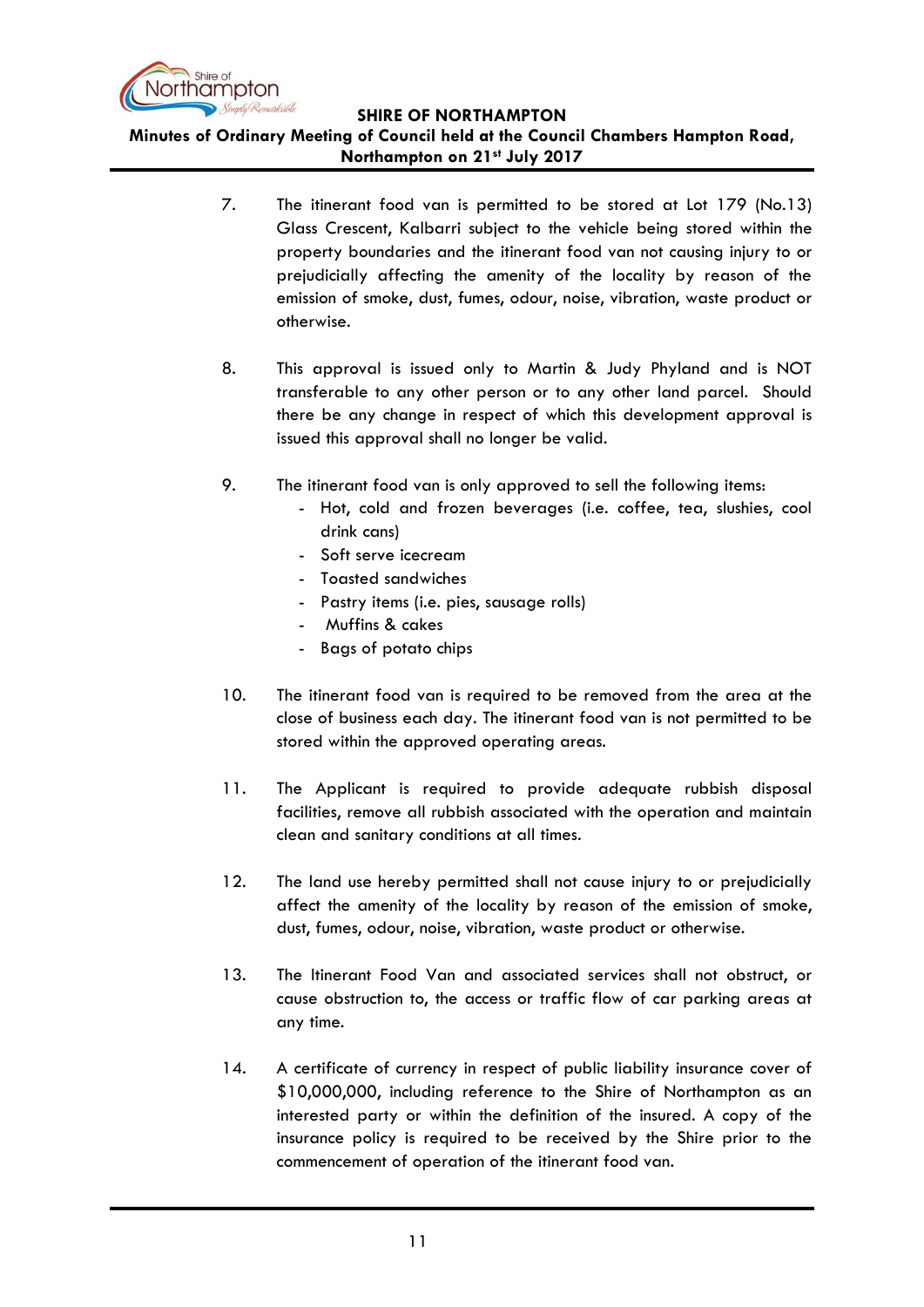

**Minutes of Ordinary Meeting of Council held at the Council Chambers Hampton Road, Northampton on 21st July 2017**

- 15. No freestanding signs or hoardings advertising the operation of the itinerant food van are permitted to be erected whether temporary or permanent in nature.
- 16. The use of mechanical chimes or amplified music which could cause a noise nuisance is not permitted. The itinerant food van shall at all times comply with the *Environmental Protection (Noise) Regulations 1997.*
- 17. The parking of the itinerant food van is not permitted upon road reserves, road verges or other carriageways with the exception of those approved areas indicated upon the approved plans dated [insert date].
- 18. A License Agreement being entered into for the use of Reserve 25307 between the applicant, the Shire of Northampton and the Department of Lands in accordance with the Shire"s "Commercial Recreational Tourism Activity on Crown Reserves' Local Planning Policy.
- 19. This Development Approval shall remain valid whilst the License Agreement referred to in Condition 18 remains current and valid, and on the expiration or in the termination of the License Agreement, this Development Approval shall cease to be valid.

*Advice Notes:*

- *i Where an approval has so lapsed, no development/land use shall be carried out without the further approval of the local government having first been sought and obtained.*
- *ii. The Applicant is advised that it is not the responsibility of the local government to ensure that all correct approvals are in place and that all conditions contained within said approvals are upheld during the operations of the business.*
- *iii. In relation to Conditions 5, 6, and 9, the Applicant is advised that the Itinerant Food Van is required to comply with the requirements of the Food Act 2008 and Food Regulations 2009.*
- *iv. Should a new food premise be established within 500m of any of the approved locations the applicant is advised that the future approval and use of the said location would be unlikely.*
- *v. The Shire's Environmental Health Officer is permitted to approve applications from the applicant for the operation of the food van at local*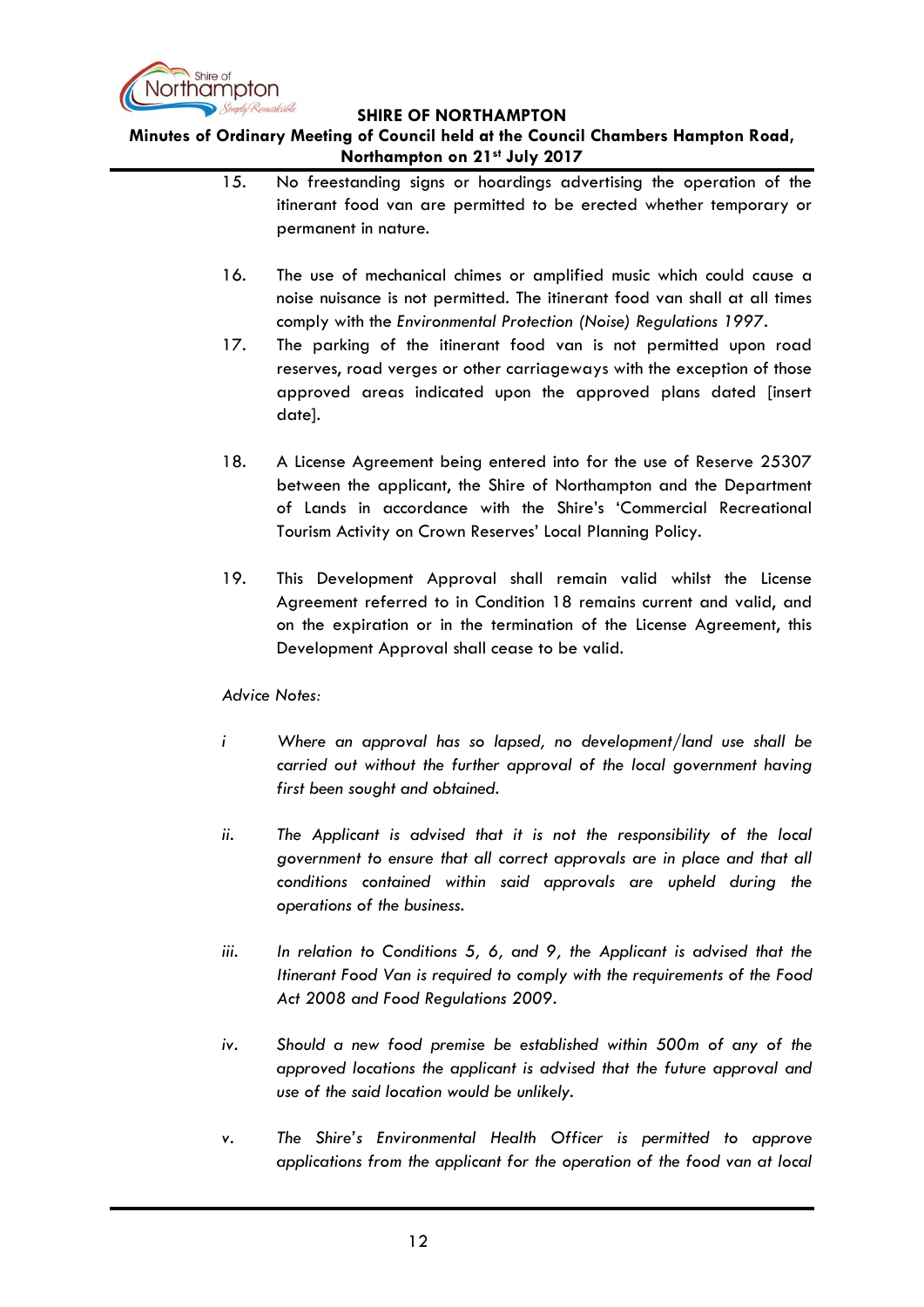

# **Minutes of Ordinary Meeting of Council held at the Council Chambers Hampton Road, Northampton on 21st July 2017**

*events and market days subject to approval from the event/market day organisers.* 

*vi. If an applicant is aggrieved by this determination there is a right (pursuant to the Planning and Development Act 2005) to have the decision reviewed by the State Administrative Tribunal. Such application must be lodged within 28 days from the date of determination.* 

CARRIED 5/0

Cr Krakouer returned to the meeting at 2:40pm.

#### <span id="page-12-1"></span><span id="page-12-0"></span>**7.9 FINANCE REPORT**

## 7.9.1 ACCOUNTS FOR PAYMENT (ITEM 6.4.1)

Moved Cr SCOTT, seconded Cr SIMKIN

That Municipal Fund Cheques 21215 to 21244 inclusive totalling \$107,879.55, Municipal EFT payments numbered EFT16496 to EFT16646 inclusive totalling \$1,106,534.63, Trust Fund Cheques 2209 to 2216, totalling \$2035.31, Direct Debit payments numbered GJ1203 to GJ1212 inclusive totalling \$323,085.20 be passed for payment and the items therein be declared authorised expenditure.

CARRIED BY AN ABSOLUTE MAJORITY 6/0

## <span id="page-12-2"></span>7.9.2 DRAFT MONTHLY FINANCIAL STATEMENTS – JUNE 2017 (ITEM 6.4.2)

Moved Cr CARSON, seconded Cr SCOTT

That Council adopts the Draft Monthly Financial Report for the period ending 30 June 2017.

CARRIED 6/0

## <span id="page-12-3"></span>7.9.3 BUDGET SUBMISSIONS 2017-2018 (ITEM 6.4.3)

Moved Cr SCOTT, seconded Cr KRAKOUER

That Council consider the above project for inclusion within the Draft 2017/18 Budget.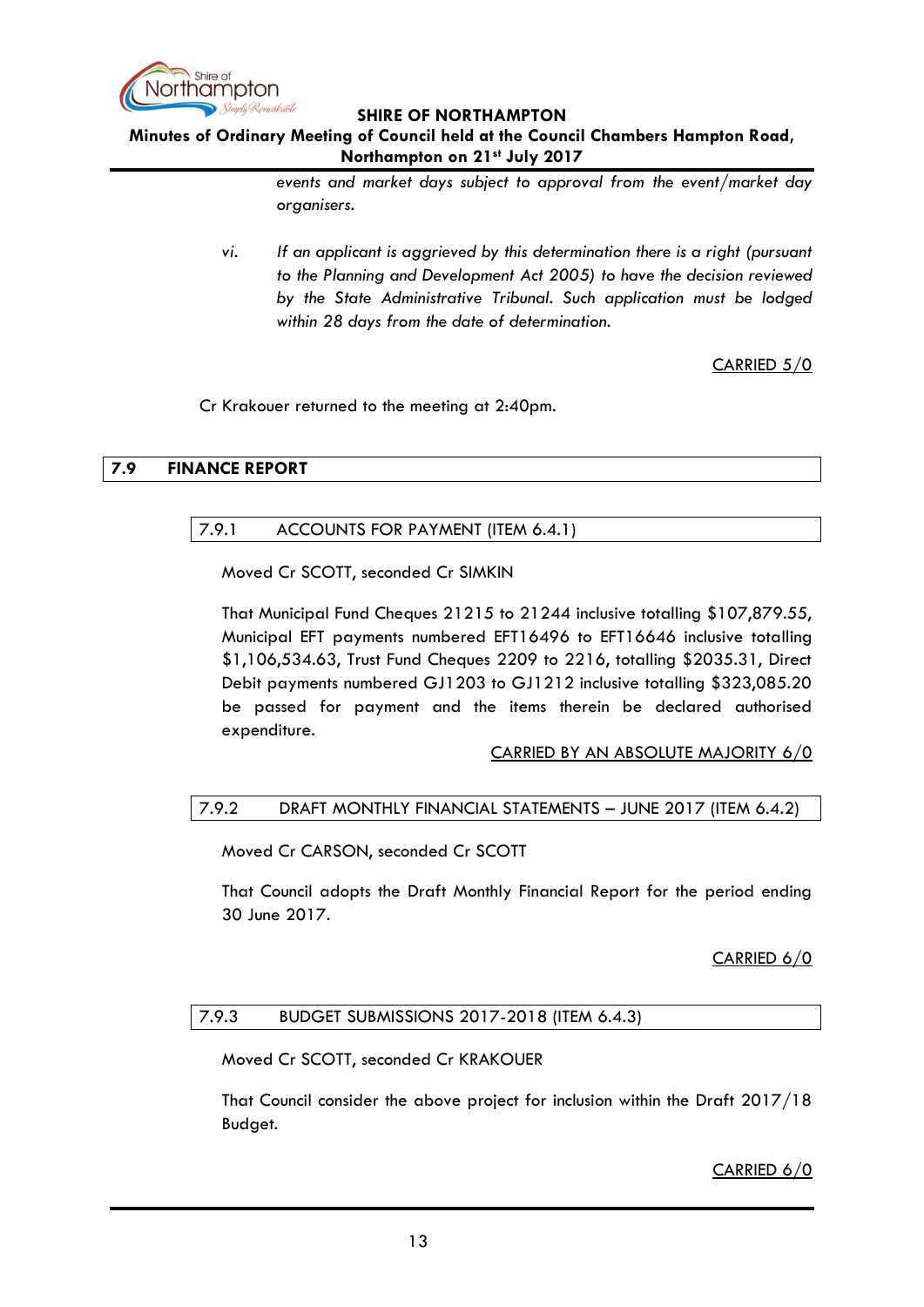

**Minutes of Ordinary Meeting of Council held at the Council Chambers Hampton Road, Northampton on 21st July 2017**

## Afternoon Tea Adjournment

Council adjourned for afternoon tea at 2:55pm.

Meeting reconvened at 3:06pm with the following in attendance:

Cr Simkin, Cr Scott, Cr Carson, Cr Stanich, Cr Krakouer, Cr Pike, Garry Keeffe, Grant Middleton and Debbie Carson.

# <span id="page-13-0"></span>**7.10 ADMINISTRATION & CORPORATE REPORT**

<span id="page-13-1"></span>7.10.1 WA LOCAL GOVERNMENT ASSOCIATION MEMBER MOTIONS FOR AGM (ITEM 6.5.1)

Noted

#### <span id="page-13-2"></span>7.10.2 VEGETATION CONTROL – KALBARRI FORESHORE PARKLAND (ITEM 6.5.2)

Moved Cr SCOTT, seconded Cr STANICH

That an amount of \$10,200 be listed for consideration within the Draft 2017/18 Budget to undertake vegetation control measures along the Kalbarri Foreshore (Stages 1 and 2).

CARRIED 6/0

## <span id="page-13-3"></span>7.10.3 EROSION CONTROL – KALBARRI FORESHORE (ITEM 6.5.3)

Moved Cr SCOTT, seconded Cr PIKE

That the CEO obtains costs for the construction of a limestone block wall for the erosion control at the foreshore area near the central boat ramp at Kalbarri for further consideration by Council, and that this matter be deferred until the October meeting of Council and the Council to inspect the site prior to the October meeting.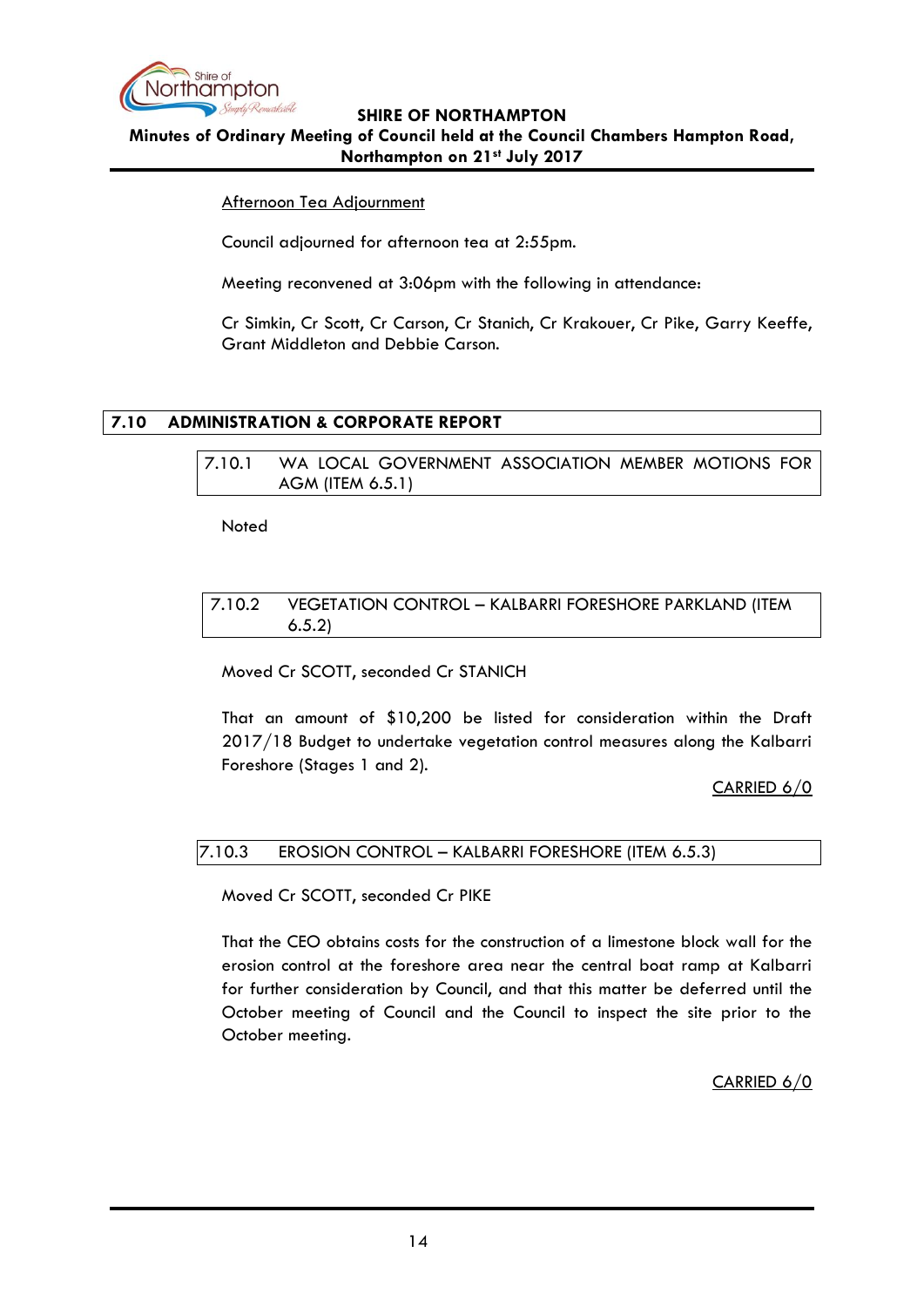

## <span id="page-14-0"></span>**Minutes of Ordinary Meeting of Council held at the Council Chambers Hampton Road, Northampton on 21st July 2017**

7.10.4 KALBARRI CANOE & CRAY FESTIVAL 2018 – HELICOPTER USE (ITEM 6.5.4)

Moved Cr SCOTT, seconded Cr STANICH

That Council approves the use of the helicopter as requested and is subject to the following conditions:

- 1. All re-fuelling must be undertaken at the Kalbarri Airport and not on the foreshore area
- 2. Site is to be manned at all times
- 3. Helicopter not to be stored overnight on site
- 4. Site of landing to be roped off and marshalled
- 5. Site to be left in a clean and tidy state
- 6. Compliance with all CASA regulations.

CARRIED 6/0

<span id="page-14-1"></span>7.10.5 KALBARRI COMMUNITY BUS – REQUEST FOR REDUCTION IN HIRE FEE (ITEM 6.5.5)

Moved Cr PIKE, seconded Cr STANICH

That the request to reduce fees not be approved and that the bus hire fee remain at \$0.55cents/km.

CARRIED 4/2

<span id="page-14-2"></span>7.10.6 KALBARRI CAMP & COMMUNITY HALL (ITEM 6.5.6)

Moved Cr SCOTT, seconded Cr PIKE

That Council require the Kalbarri Camp and Community Hall committee to resume responsibility for the financial costs associated with utilities (i.e. water and power).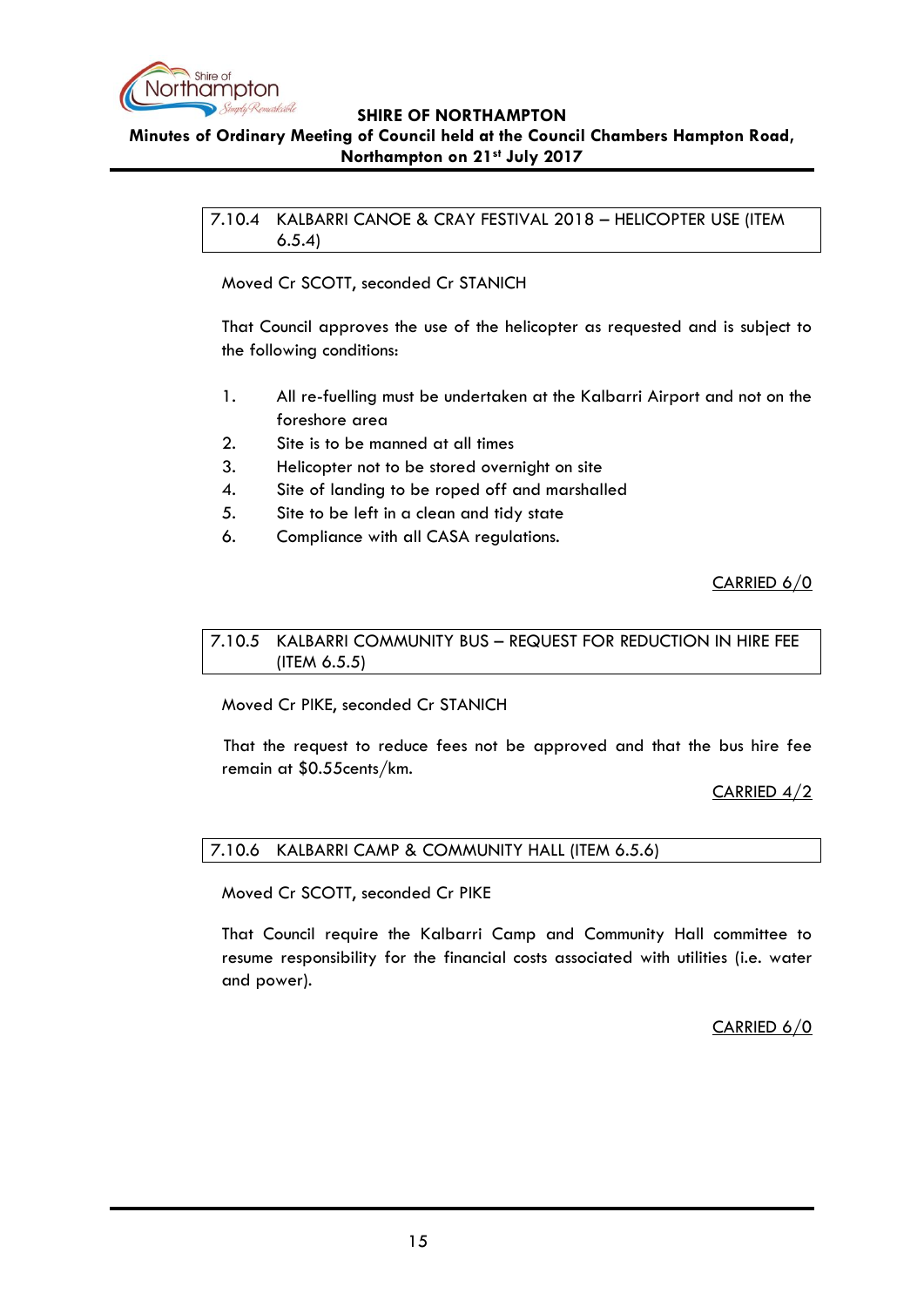

# <span id="page-15-0"></span>**SHIRE OF NORTHAMPTON Minutes of Ordinary Meeting of Council held at the Council Chambers Hampton Road,**

**Northampton on 21st July 2017**

7.10.7 KALBARRI TENNIS, NETBALL & BASKETBALL COURTS (ITEM 6.5.7)

Moved Cr SIMKIN, seconded Cr SCOTT

That Council:

- 1. Invites the guests as presented in Agenda Item 6.5.7 to the official opening of the Kalbarri Tennis, Netball and Basketball courts, to be held on Saturday 2nd September 2017 at 12:30pm, and
- 2. Receives the financial information as presented.

CARRIED 6/0

<span id="page-15-1"></span>

| 7.10.8     REQUEST FOR PRE-APPROVAL OF GREASE TRAP             |
|----------------------------------------------------------------|
| RESERVE 38533 (LOT 1005) HACKNEY STREET, KALBARRI (ITEM 6.5.8) |

Moved Cr CARSON, seconded Cr STANICH

That Council supports the proposal for a grease trap to be installed at an agreed location within the south-eastern section of Reserve 38533, subject to the following:

- 1. The owner/tenant or their representative is to liaise with the Water Corporation and the Shire's Environmental Health Officer to determine an appropriate location away from sewer infrastructure and the required size of the grease trap; and
- 2. The owner or tenant of Lot 539 Hackney Street, Kalbarri entering into a written agreement with the Shire of Northampton, requiring them to accept full responsibility for the costs, management, maintenance and any liabilities associated with the installation and ongoing management of the grease trap.

CARRIED 5/1 Cr Scott voted against the motion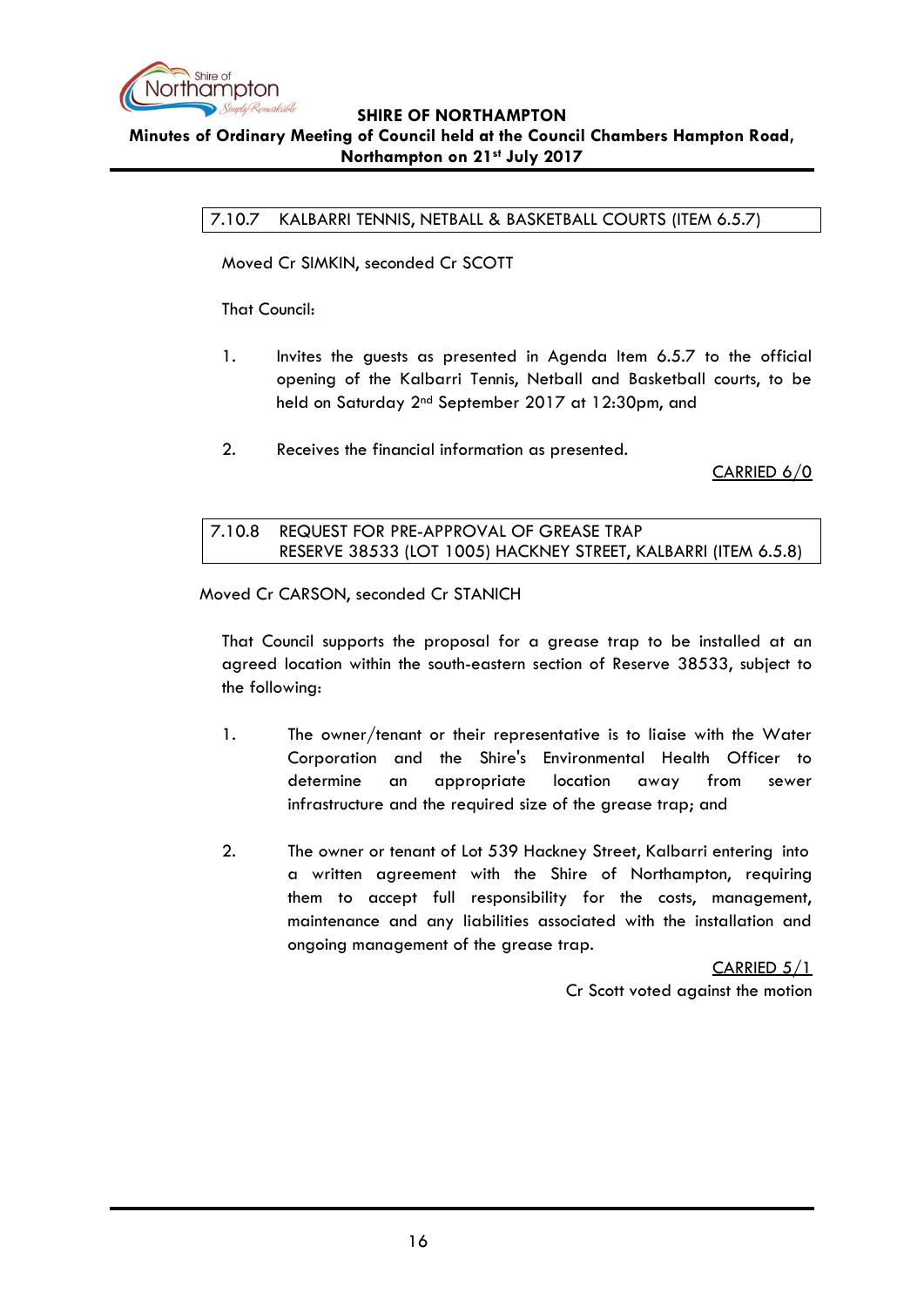

# **SHIRE OF NORTHAMPTON Minutes of Ordinary Meeting of Council held at the Council Chambers Hampton Road,**

#### **Northampton on 21st July 2017**

## <span id="page-16-0"></span>7.10.9 LAA LICENSING AGREEMENT – RESERVE 35206 (ITEM 6.5.9)

CEO further advised that the decision motion at the June meeting stated Section 91 of the Land Administration Act whereas recent advice is that it is to be a Section 48 process.

Moved Cr SIMKIN, seconded Cr SCOTT

That Council advises the Department of Land Administration that it is prepared to enter into a S.48 Land Administration Act licensing arrangement for the coastal severance of Reserve 35206, and to allow Council to continue the operations of the Halfway Bay and Lucky Bay Camping nodes project

# CARRIED 6/0

## <span id="page-16-1"></span>**7.11 SHIRE PRESIDENT'S REPORT**

Since the last Council meeting Cr Simkin reported on his attendance at the following:

|           | 20/6/2017 Formation of a Local Biosecurity Group             |
|-----------|--------------------------------------------------------------|
|           | 21/6/2017 Meeting with Allanah McTiernan                     |
|           | 26/6/2017 Northern Zone Council meeting                      |
| 26/6/2017 | Lead Tailings Investigation progress meeting                 |
| 4/7/2017  | <b>Related Party Disclosures Meeting with Moore Stephens</b> |
| 21/7/2017 | Meeting with YMAC and Traditional Owner representatives      |

## <span id="page-16-2"></span>**7.12 DEPUTY SHIRE PRESIDENT'S REPORT**

Since the last Council meeting Cr Scott reported on his attendance at the following:

| 4/7/2017 | <b>Related Party Disclosures Meeting with Moore Stephens</b>                                                                                           |
|----------|--------------------------------------------------------------------------------------------------------------------------------------------------------|
|          | $21/7/2017$ $M_{\odot}$ is the set of $V_{\rm th}$ $V_{\rm th}$ of $\Gamma$ and $\Gamma$ and it is a set $\Omega$ and $\Omega$ are a set of $\Omega$ . |

#### 21/7/2017 Meeting with YMAC and Traditional Owner representatives

# <span id="page-16-4"></span><span id="page-16-3"></span>**7.13 COUNCILLORS' REPORTS**

7.13.1 CR STANICH

Since the last Council meeting Cr Stanich reported on his attendance at:

| 4/7/2017  | <b>Related Party Disclosures Meeting with Moore Stephens</b> |
|-----------|--------------------------------------------------------------|
| 21/7/2017 | Meeting with YMAC and Traditional Owner representatives      |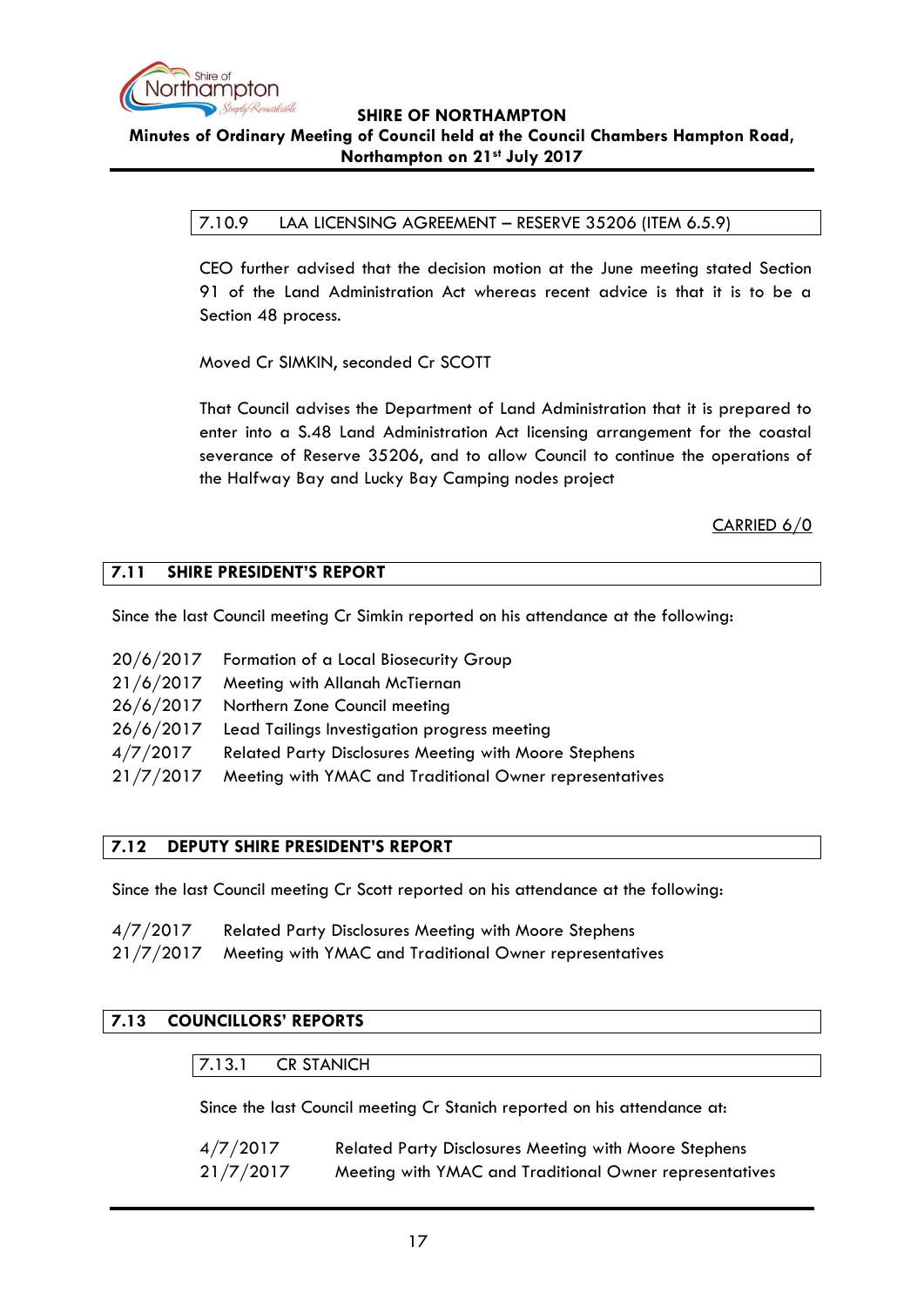

#### <span id="page-17-0"></span>**Minutes of Ordinary Meeting of Council held at the Council Chambers Hampton Road, Northampton on 21st July 2017**

## 7.13.2 CR PIKE

Since the last Council meeting Cr Pike reported on his attendance at:

| 22/5/2017 | <b>Coral Coast Data Project Seminar</b>                      |
|-----------|--------------------------------------------------------------|
| 4/7/2017  | <b>Related Party Disclosures Meeting with Moore Stephens</b> |
| 18/7/2017 | Kalbarri Visitor Centre Meeting                              |
| 21/7/2017 | Meeting with YMAC and Traditional Owner representatives      |

#### <span id="page-17-1"></span>7.13.3 CR KRAKOUER

Since the last Council meeting Cr Krakouer reported on his attendance at:

| 4/7/2017  | <b>Related Party Disclosures Meeting with Moore Stephens</b> |
|-----------|--------------------------------------------------------------|
| 21/7/2017 | Meeting with YMAC and Traditional Owner representatives      |

## <span id="page-17-2"></span>7.13.4 CR CARSON

Since the last Council meeting Cr Carson reported on his attendance at:

| 4/7/2017  | <b>Related Party Disclosures Meeting with Moore Stephens</b> |
|-----------|--------------------------------------------------------------|
| 10/7/2017 | <b>Biosecurity Meeting at Ajana Hall</b>                     |

## <span id="page-17-3"></span>**7.14 INFORMATION BULLETIN**

Noted

## <span id="page-17-4"></span>**7.15 NEXT MEETING OF COUNCIL**

Cr Simkin advised that the August meeting was to be held Friday 25 August 2017 due to a number of Councillors not being present on the 18 August as were attending the Gascoyne Races, however this event has changed dates to the 26 August and requested Council to change the date of the August meeting back to Friday 18<sup>th</sup>.

Moved Cr KRAKOUER, seconded Cr SCOTT

That Council changes the date of the August Ordinary Meeting to 18 August 2017 and advertised this change accordingly.